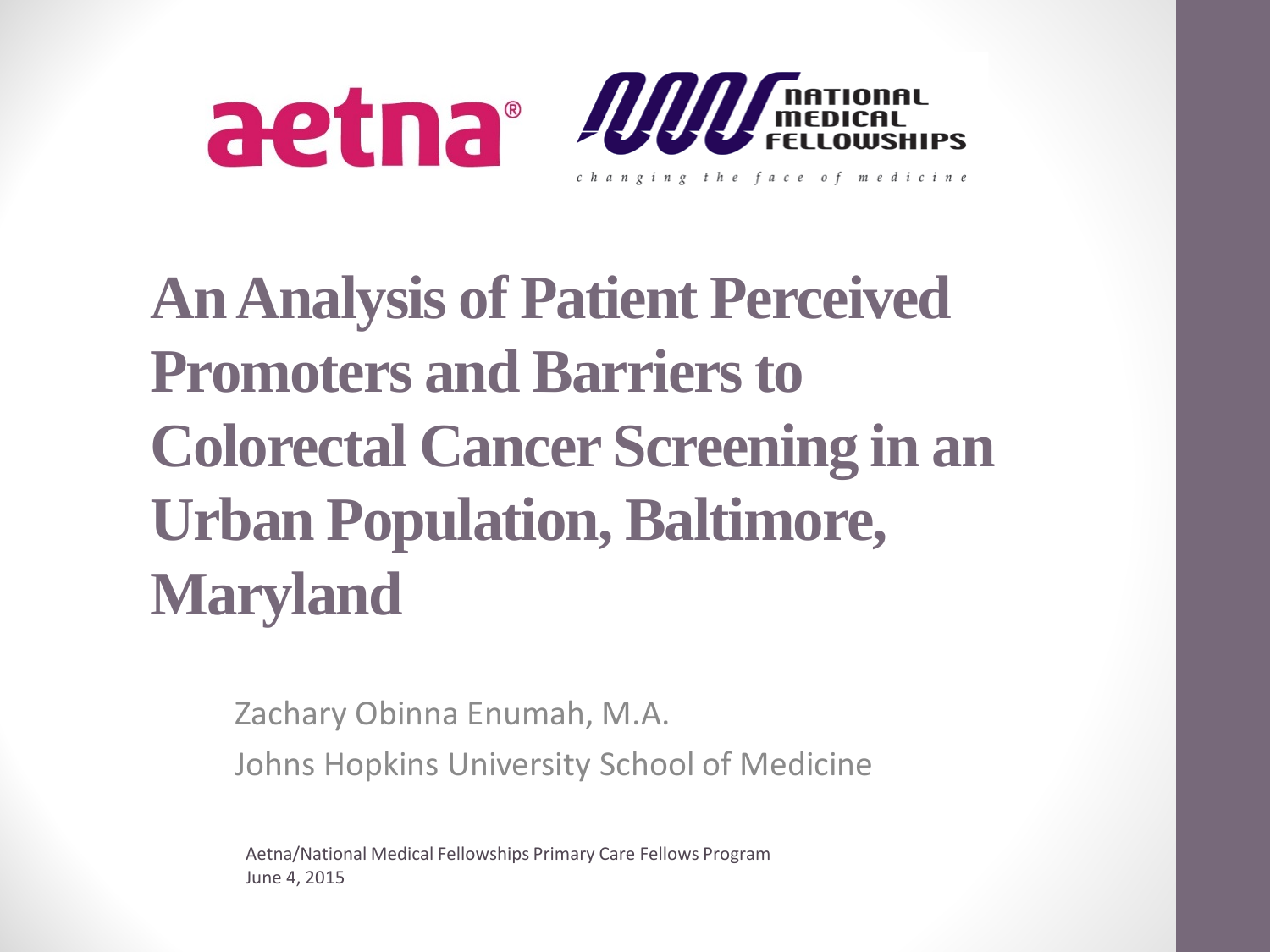### Introduction

- Colorectal Cancer (CRC) is the third leading cause of new cancer cases in USA
- CRC is the second leading cause of death in USA (50,310 in 2014)
- African-Americans more likely to die from CRC than other ethnicities
- Estimated 135,000+ cases of CRC diagnosed in 2014
- Over 30% of African-Americans have never been screened for CRC

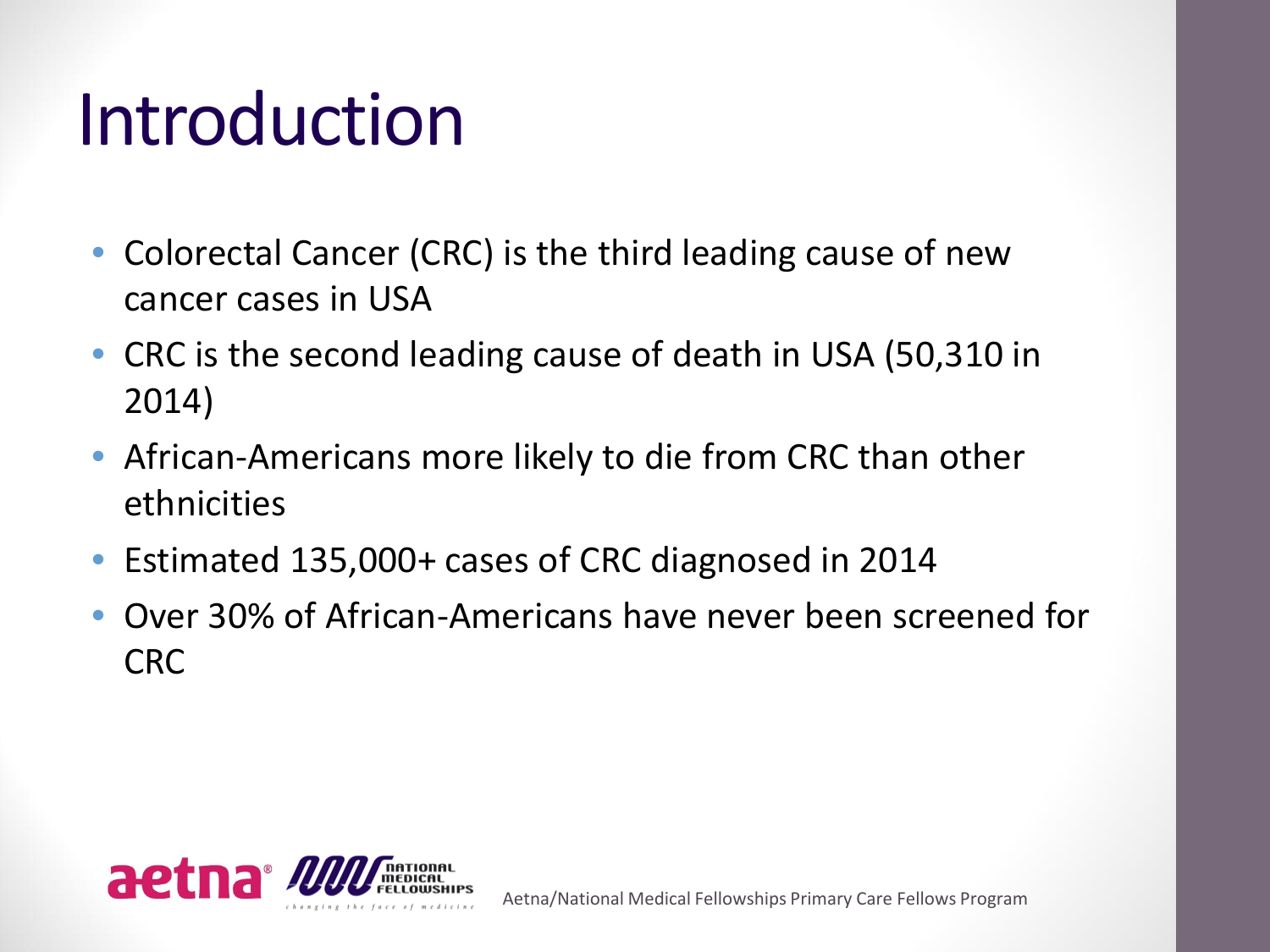## Introduction



#### Colorectal Cancer Incidence and Mortality Rates\* by Race/Ethnicity and Sex, 2006-2010

\*Rates are per 100,000, and age adjusted to the 2000 US standard population. †Statistics based on data from Contract Health Service Delivery Area (CHSDA) counties. Source: Incidence - Copeland et al.<sup>19</sup> Mortality - Howlader et al.<sup>17</sup>

American Cancer Society, Surveillance Research, 2014



Aetna/National Medical Fellowships Primary Care Fellows Program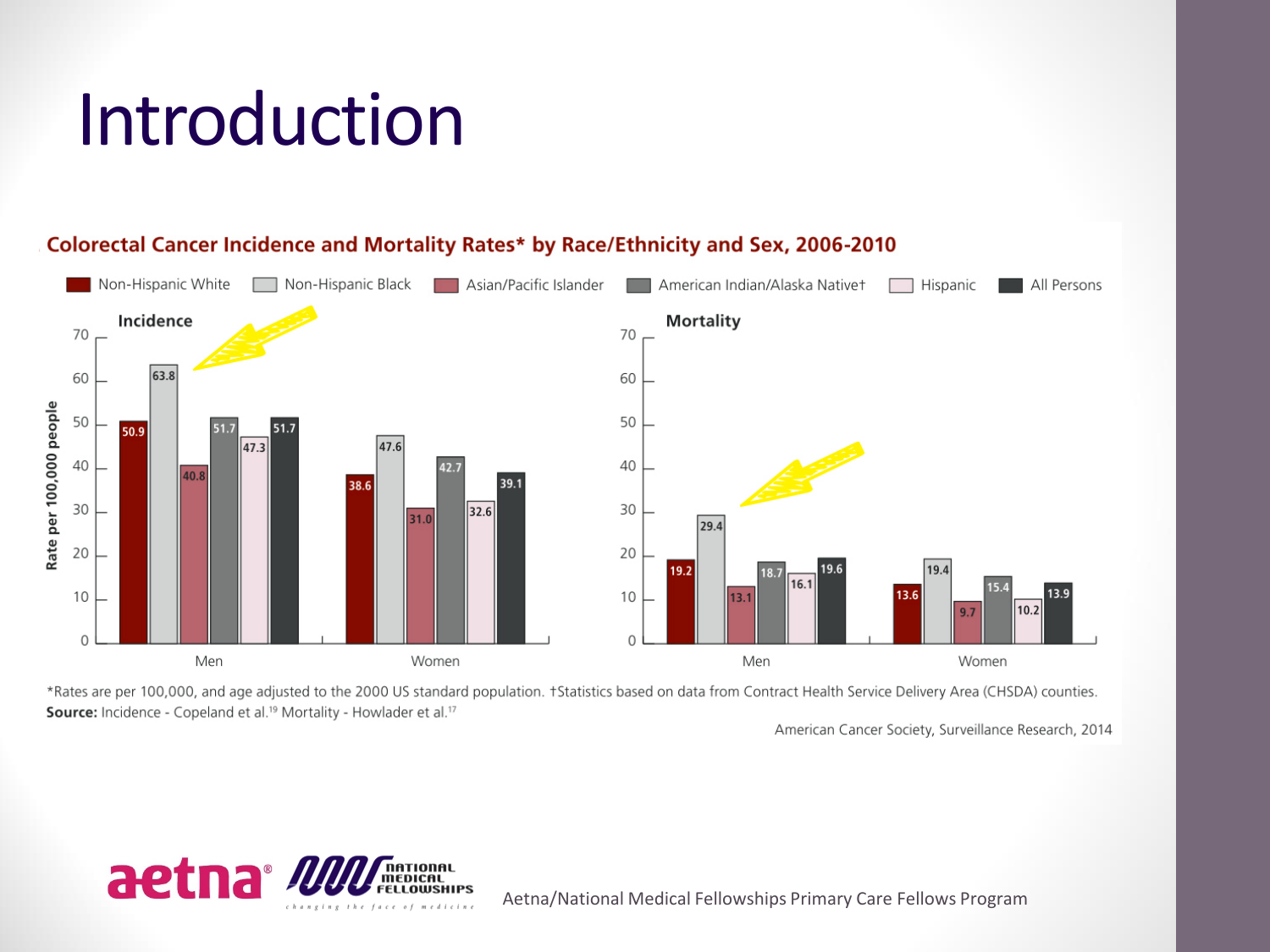## Study Objectives

- Utilize a pre-existing data set obtained by the Johns Hopkins Urban Health Institute to develop a deeper sensibility of colorectal cancer and colorectal cancer screening burden among Baltimore residents
- Determine **major promoters** to obtaining and/or completing colonoscopy among East Baltimore residents
- Determine **major barriers** to obtaining and/or completing colonoscopy among East Baltimore residents

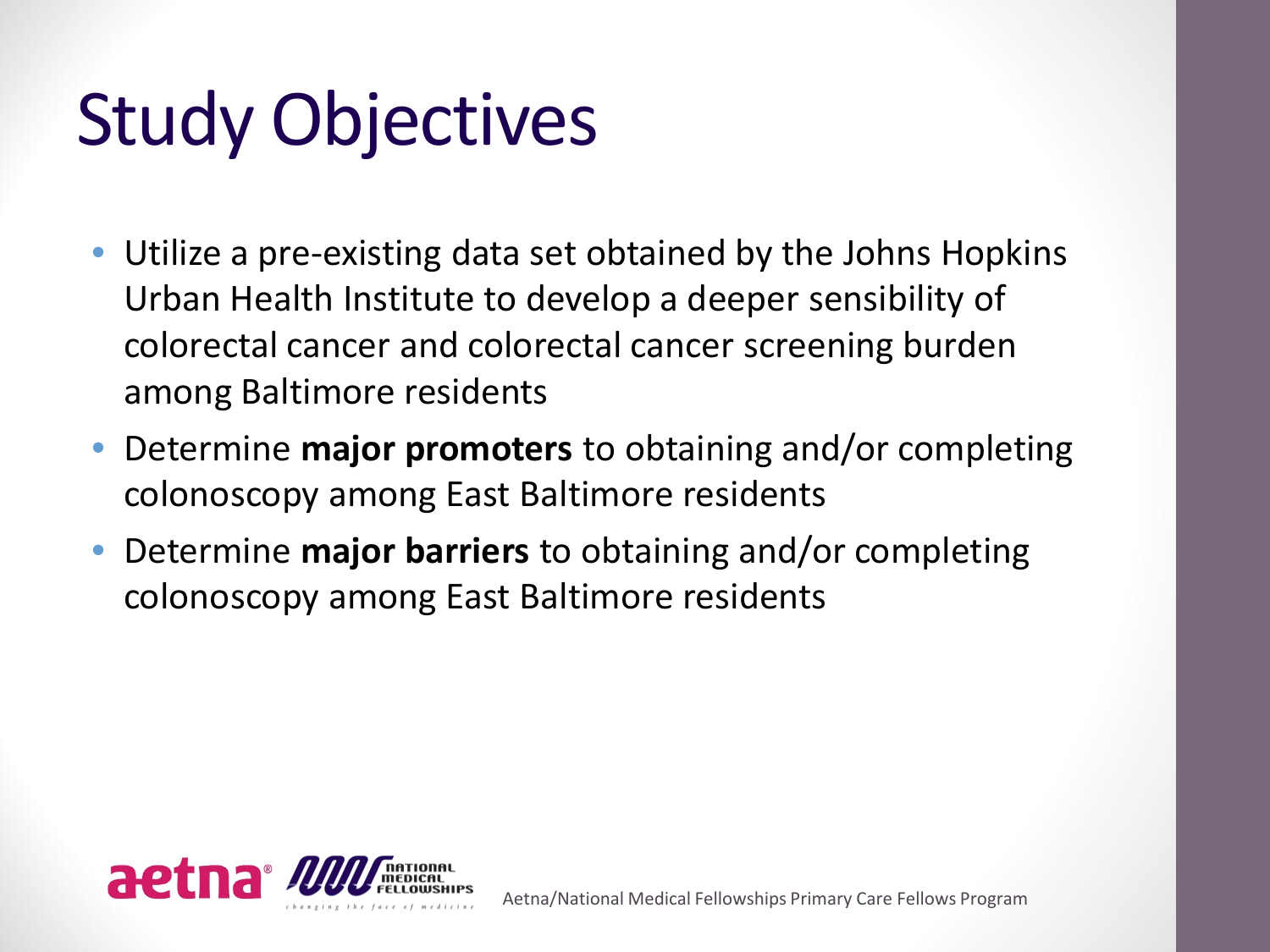## Methodology

- Grounded Theoretical Approach
- Nvivo for Mac
	- Coded all relevant comments by participants to particular nodes (themes)
- Open Coding
	- Situated in Grounded Theory, allowing for data to direct theoretical inquisition
- Comments coded to various themes (fear, insurance concerns, support systems, etc.)





Aetna/National Medical Fellowships Primary Care Fellows Program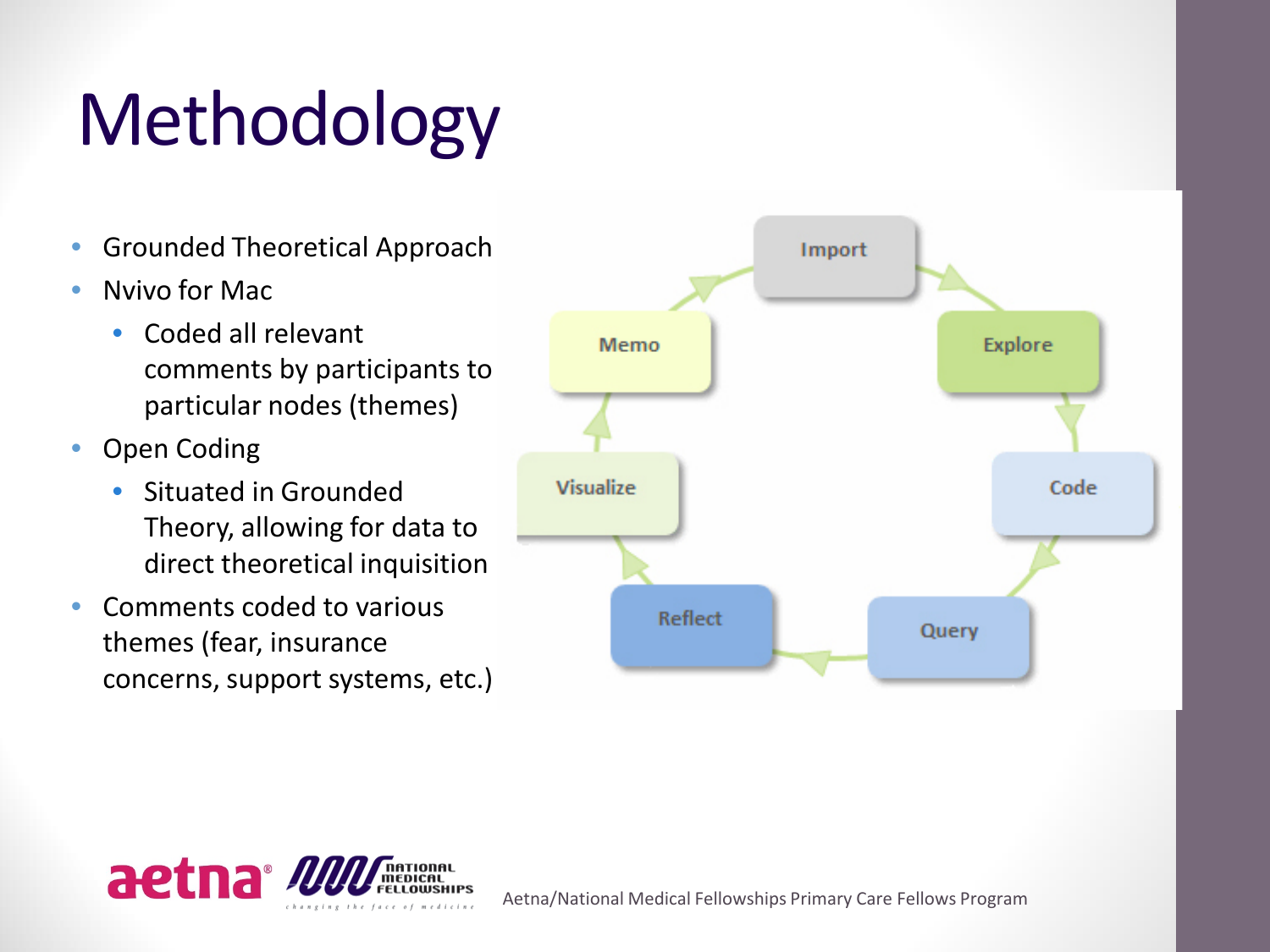# Findings

#### **Demographics**

- 127 total participants
- Average age = 58 years old
- Over 95% of participants were 45+ years old
- Approximately 61% of participants had obtained CRCS
- Mix of insured/uninsured patients

#### **Major Themes**

Table 2 - Promoters and barriers to colorectal cancer screening in focus group participants, East Baltimore, MD.

| Major Promoters and Barriers | <b>Frequency of Comments</b> |
|------------------------------|------------------------------|
| <i>Promoters</i>             |                              |
| <b>Support Systems</b>       | (37)                         |
| <b>Family History</b>        | (36)                         |
| Role of Physicians           | (38)                         |
| Symptomology                 | (33)                         |
| Media and Campaigns          | (12)                         |
| <i>Barriers</i>              |                              |
| <b>Bowel Preparation</b>     | (57)                         |
| Test-Specific Concerns       | (30)                         |
| Insurance/Cost               | (27)                         |
| Fear/Vulnerability/Taboo     | (65)                         |
| Role of Physicians           | (38)                         |



Aetna/National Medical Fellowships Primary Care Fellows Program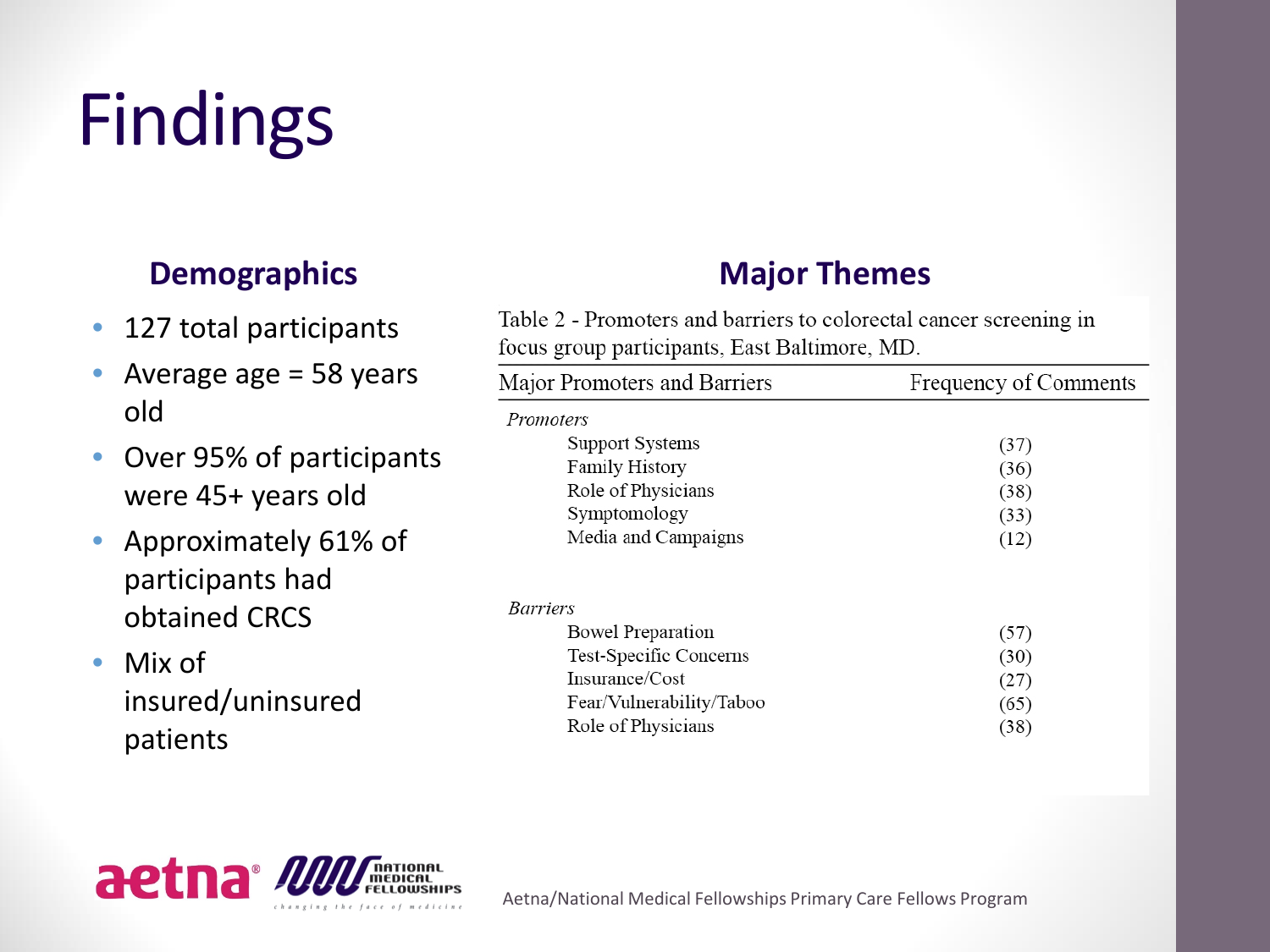### Conclusion & Recommendations

- **Physical and personal barriers (e.g. time away from work, lack of familiarity with procedures, bowel preparation, fear)** persist that impact both obtaining and completing a colonoscopy among African-Americans in East Baltimore
- Interventions **targeted at patients** (exposure to bowel preparation solutions, education, conversations about fear, free screening trials) might potentially improve CRCS rates and CRC outcomes
- Interventions **targeted at providers** (practice guidelines, pamphlets to provide patients, videos to give patients) might improve CRCS rates and CRC outcomes